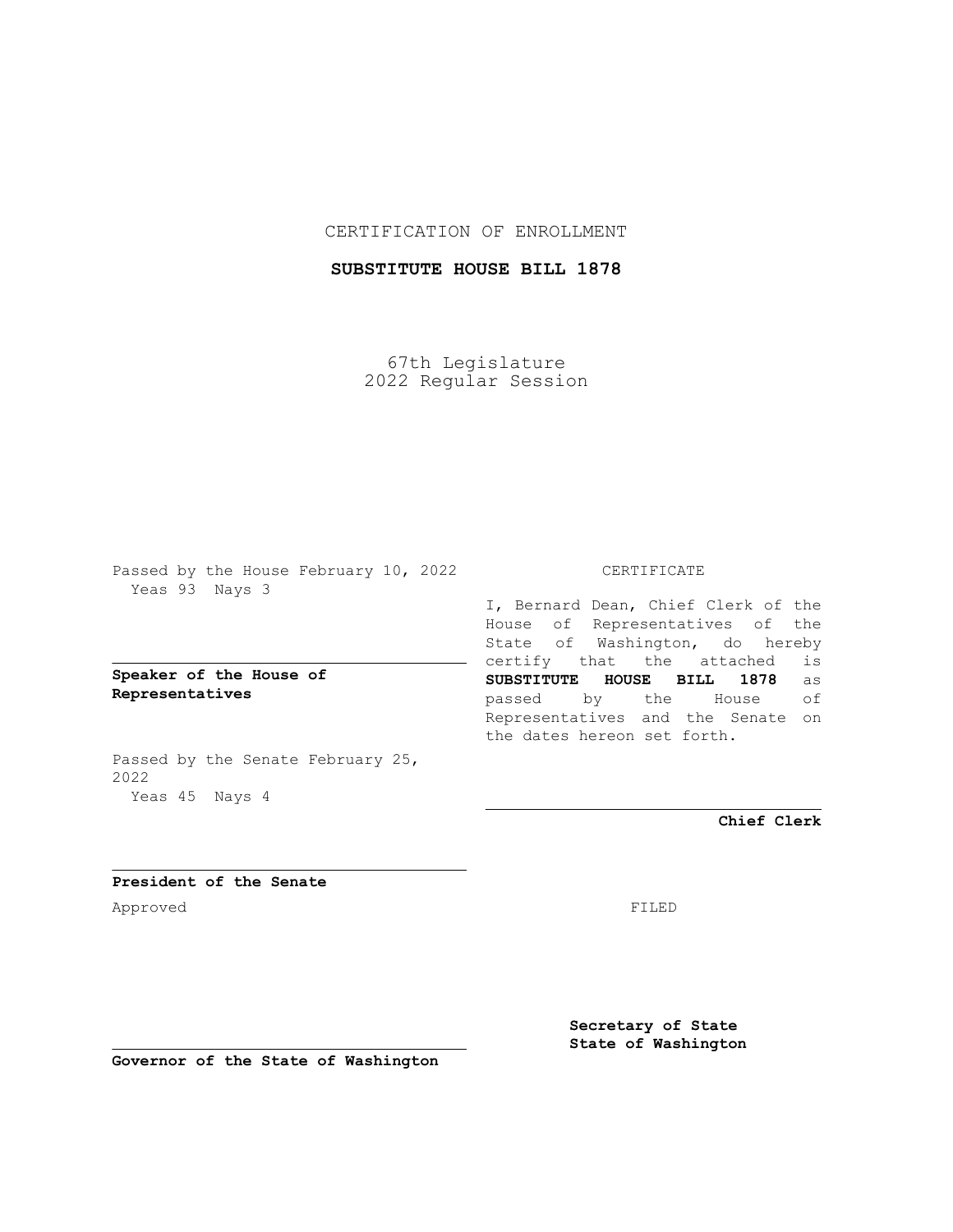### **SUBSTITUTE HOUSE BILL 1878**

Passed Legislature - 2022 Regular Session

### **State of Washington 67th Legislature 2022 Regular Session**

**By** House Appropriations (originally sponsored by Representatives Riccelli, Berg, Bergquist, Berry, Leavitt, Maycumber, Santos, Stonier, Wicks, Peterson, Shewmake, Taylor, Gregerson, Ormsby, Lekanoff, Fitzgibbon, Orwall, Harris, Ramel, Thai, and Valdez)

READ FIRST TIME 02/07/22.

 AN ACT Relating to increasing public school participation in the community eligibility provision of the United States department of agriculture; amending RCW 28A.235.300; creating a new section; and 4 declaring an emergency.

5 BE IT ENACTED BY THE LEGISLATURE OF THE STATE OF WASHINGTON:

6 **Sec. 1.** RCW 28A.235.300 and 2020 c 288 s 3 are each amended to 7 read as follows:

8 (1)(a) Except as provided otherwise by this section, each public 9 school ((with students in or below grade eight)) that has an 10 identified student percentage of at least ((sixty-two and one-half)) 11 40 percent, or an identified student percentage of less than 40 12 percent if authorized by federal law, as determined annually by April 13 1st, must participate in the United States department of 14 agriculture's community eligibility provision in the subsequent 15 school year and throughout the duration of the community eligibility 16 provision's four-year cycle.

17 (b) School districts, to the extent practicable, shall group public schools for purposes of maximizing the number of public schools eligible to participate in the community eligibility provision. Individual schools participating in a group may have less